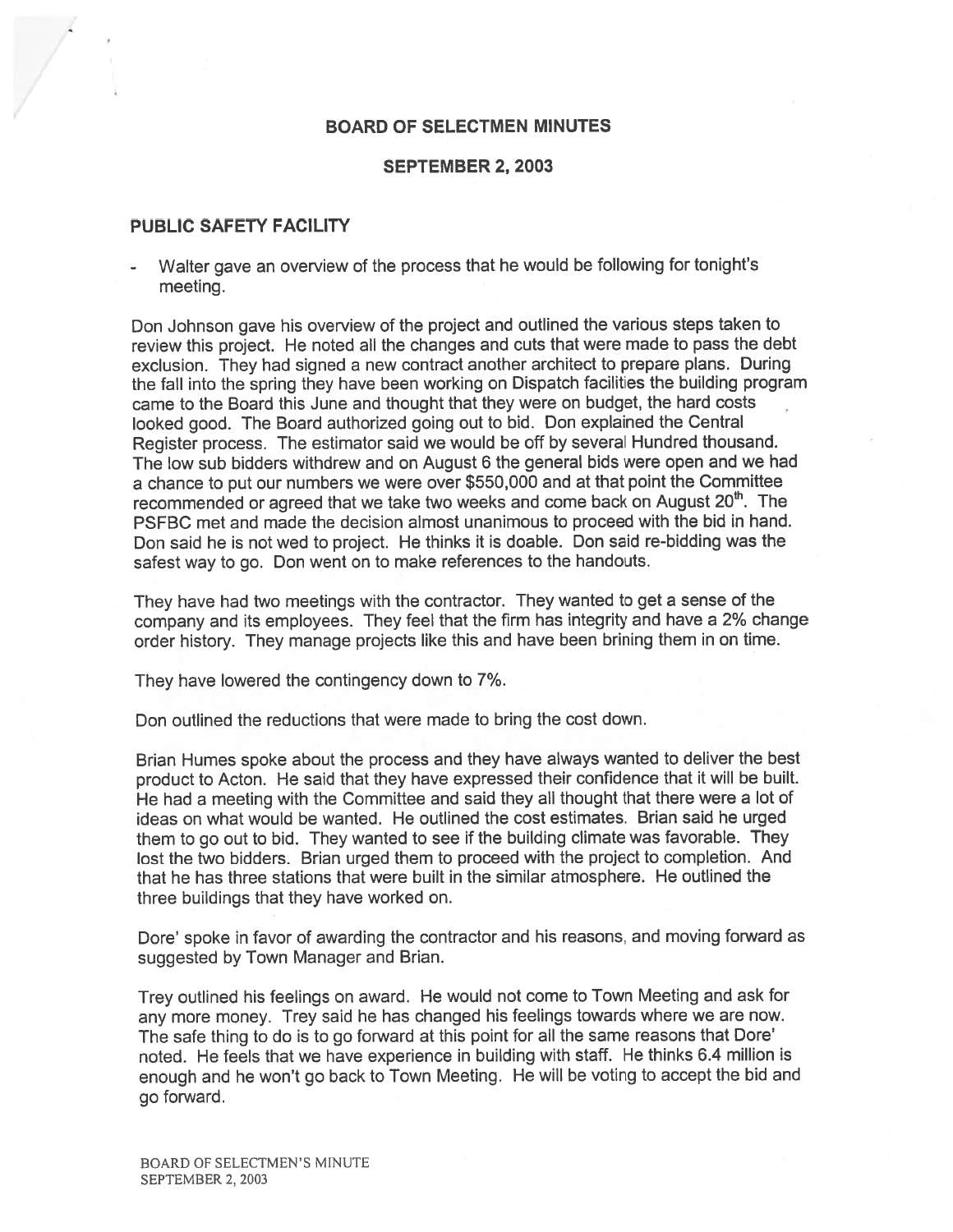Peter asked about additional comfort with redesign and asked what he would propose with <sup>a</sup> redesign and soft costs. They would have to reduce square footage and quality. Brian does not have an opinion of the soft costs. He said he has been in charge of hard costs. He noted the work done on developing the soft costs this early was very intense. Peter felt we needed to talk more about hard costs not soft and he would not want to sacrifice the dispatch function. Don said those soft costs.

Bob Johnson spoke about the risks and costs. If the building is redesigned, the risk would still be there.

Walter noted that his questioned had been answered. Walter asked about time schedule for <sup>a</sup> re-bid, Brian noted 15 weeks which includes redesign and bidding. Both the Fire and Police Chiefs said that they are committed to bringing in the project with no additional funds above the 6.4K. WaIter was concerned if we re-bid it would open up to reduction.

Peter noted we are not asking for anymore money.

Trey said he agreed that we not spend over the 6.4K. Trey noted this is really <sup>a</sup> 7K project.

Charlie Kadlec — Noted he was the one who voted against the project. He spoke about the steering committee and duties of the committee. He urged the Board to vote to redesign.

Herman Kabakoff — He was speaking as an individual not the member of Finance. He was concerned that the bid went out with out cost estimates.

Jonathan Chinitz .spoke about redesign and how much we could loose. These costs would be taken at the loss of square footage. The building has been reduced by 33%. He spoke to the bid going out before the receipt of <sup>a</sup> cost estimate. Urged to support.

Ann Kadlec spoke about going out to rebid.

Keith Campbell wanted to thank steering committee and <sup>a</sup> good architect. The situation is deplorable. Go forward.

Ken Sundberg spoke about the vote of going forward. They all believe in the program. He looked at reduction of the foot print. Wanted to go on record as wanting the Town Leaders going forward with this.

TREY SHUPERT -Moved to direct the Town Manager to work with the low bidder and solidify and execute a contract ASAP and continue to work with Town Manager and contractor to reduce the  $$200,000$ . DORE' HUNTER - Second UNANIMQUS VOTE

 $/m\omega$ ,  $\omega$ ,  $\omega$ 

Recording Secty and the cordination of  $\mathcal{C}$  and  $\mathcal{C}$  are  $\mathcal{C}$  and  $\mathcal{C}$  and  $\mathcal{C}$  are  $\mathcal{C}$  and  $\mathcal{C}$  are  $\mathcal{C}$  and  $\mathcal{C}$  are  $\mathcal{C}$  and  $\mathcal{C}$  are  $\mathcal{C}$  and  $\mathcal{C}$  are  $\mathcal{C}$  and

 $10$  or  $50$ 

**Date**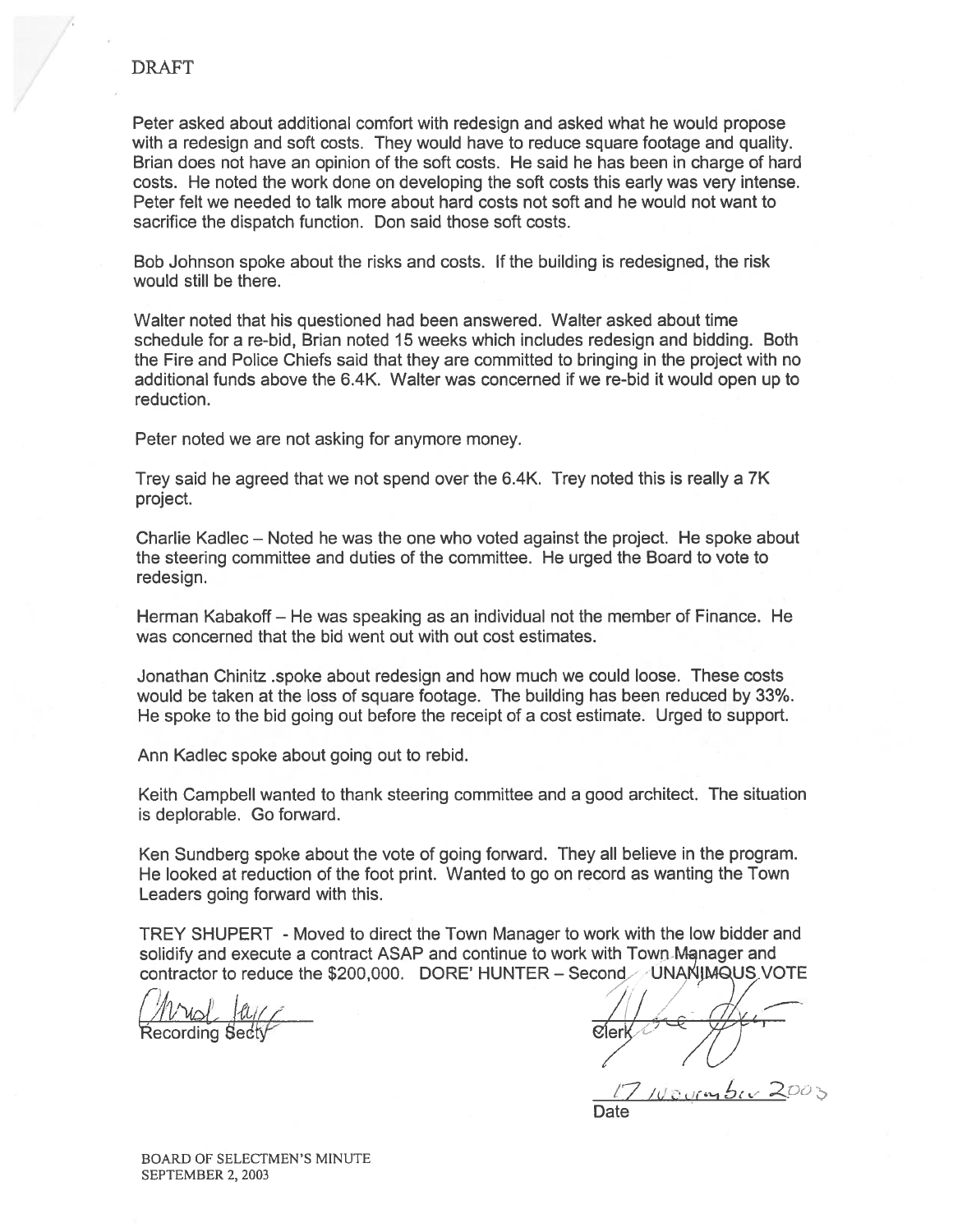August 29, 2003

TO: Board of Selectmen, Sewer Commissioners

FROM: Walter Foster, Chairman

SUBJECT: Selectmen and Sewer Commissioners Report

# NOTE: THIS SPECIAL MEETING BEGINS AT 7:30 P.M.

# TUESDAY, SEPTEMBER 2, 2003

MEETING BEGINS AT 7:30 P.M.

- I. CITIZEN'S CONCERNS
- II SEWER COMMISSIONERS' BUSINESS
- III. PUBLIC HEARINGS & APPOINTMENTS

None Scheduled

## IV. SELECTMEN'S BUSINESS

1. PUBLIC SAFETY FACILITY — Enclosed please find materials in the subject regard for Board consideration.

- 2. OTHER BUSINESS
- V CONSENT AGENDA

# VI. TOWN MANAGER'S REPORT

# VII EXECUTIVE SESSION

## ADDITIONAL INFORMATION

Enclosed please find additional correspondence that is strictly informational and requires no Board action.

### FUTURE AGENDAS

To facilitate scheduling for interested parties, the following items are scheduled for discussion on future agendas. This IS NOT <sup>a</sup> complete Agenda.

Sept. 8 Acton Market Package Store Transfer, VCC oversight Mtg, NESWC, Board of Appeals Oversight, CVS 24 hour permit 393 Massachusetts Ave.

Sept. <sup>22</sup> Budget Priority Discussion, CPA Project Submission, Cable Advisory Oversight Meeting, Planning Board Oversight Meeting

October 6 Conservation Oversight, Recreation Oversight,